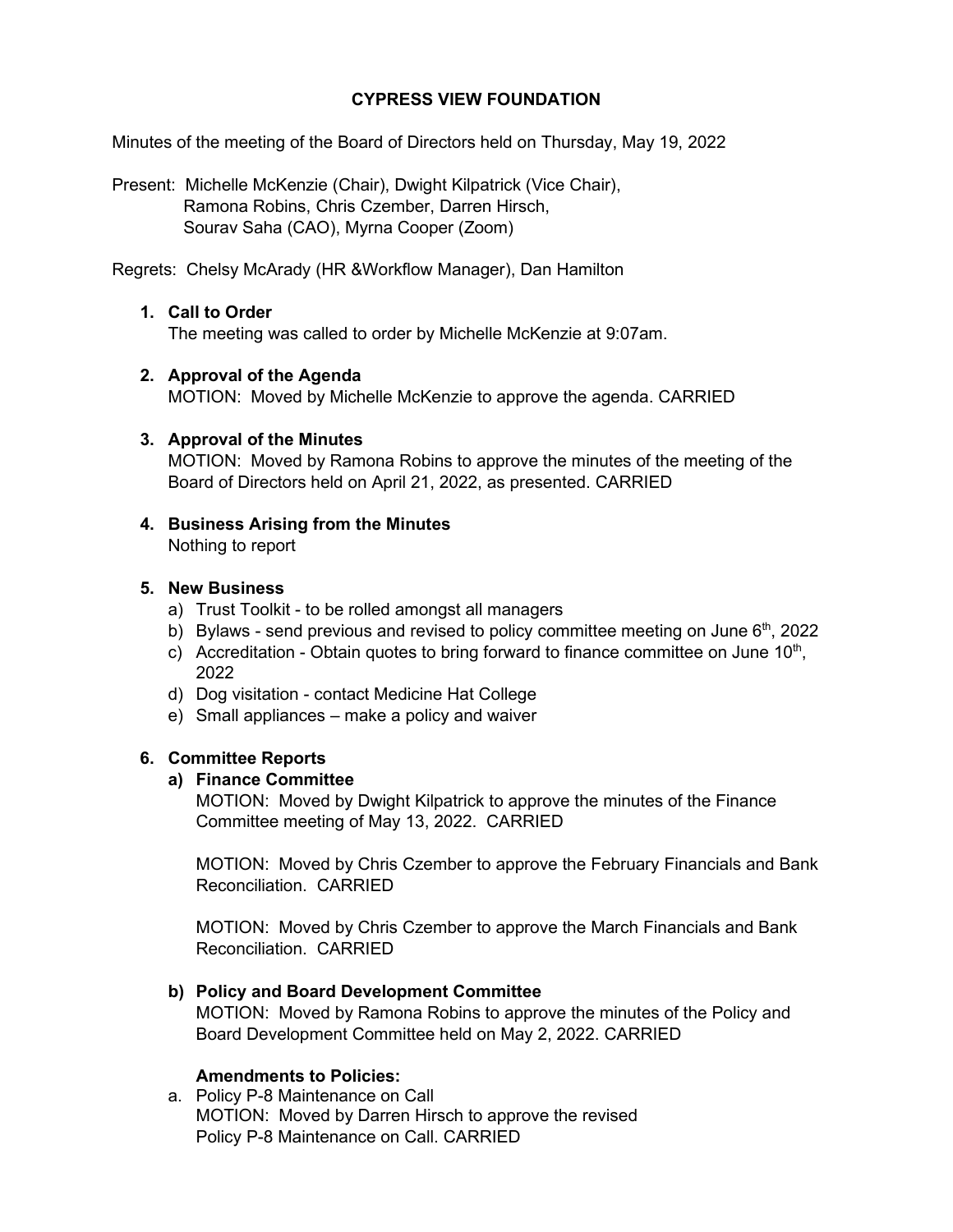- b. Policy P-19 Probationary Period MOTION: Moved by Chris Czember to approve the revised Policy P-19 Probationary Period. CARRIED
- c. Policy P-27 Smoking MOTION: Moved by Dwight Kilpatrick to approve the revised Policy P-27 Smoking. CARRIED
- d. Policy R-25 Managed Risk Agreement MOTION: Moved by Chris Czember to approve the revised Policy R-25 Managed Risk Agreement. CARRIED
- e. Policy R-29 Assisting with Rectal Medications MOTION: Moved by Dwight Kilpatrick to approve the revised Policy R-29 Assisting with Rectal Medications. CARRIED
- f. Policy R-39 Use of Incontinence Products MOTION: Moved by Darren Hirsch to approve the revised Policy R-39 Use of Incontinence Products. CARRIED
- g. Policy R-40 Biomedical Biohazards Management MOTION: Moved by Chris Czember to approve the revised Policy R-40 Biomedical Biohazards Management. CARRIED
- h. Policy R-44 Palliative/End of Life Care MOTION: Moved by Dwight Kilpatrick to approve the revised Policy R-44 Palliative/End of Life Care. CARRIED
- i. Policy R-48 Health Care Aide Competency MOTION: Moved by Darren Hirsch to approve the revised Policy R-48 Health Care Aide Competency. CARRIED
- j. Policy R-49 Pain Management MOTION: Moved by Chris Czember to approve the revised Policy R-49 Pain Management. CARRIED
- k. Policy R-51 Falls MOTION: Moved by Darren Hirsch to approve the revised Policy R-51 Falls. CARRIED
- l. Policy H-1 Health & Safety MOTION: Moved by Dwight Kilpatrick to approve the revised Policy H-1 Health & Safety. CARRIED
- m. Policy H-4 Health & Safety Committee & Workplace Representatives MOTION: Moved by Darren Hirsch to approve the revised Policy H-4 Health & Safety Committee & Workplace Representatives. CARRIED
- n. Policy H-7 Working Alone MOTION: Moved by Chris Czember to approve the revised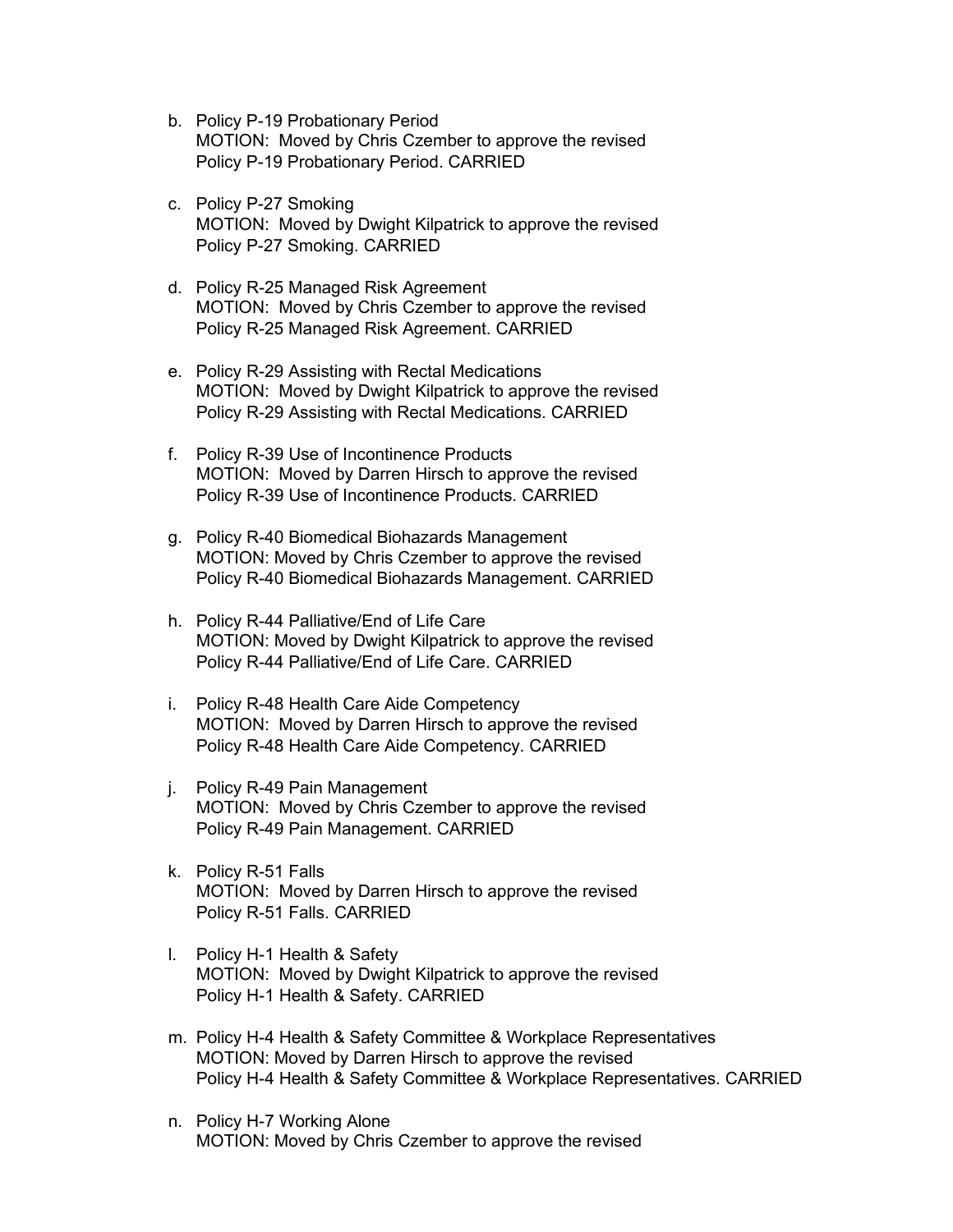Policy H-7 Working Alone. CARRIED

- o. Policy H-9 Workplace Violence MOTION: Moved by Chris Czember to approve the revised Policy H-9 Workplace Policy as amended. CARRIED
- p. Policy H-10 Protection of Others in the Vicinity of the Worksite MOTION: Moved by Dwight Kilpatrick to approve the revised Policy H-10 Protection of Others in the Vicinity of the Worksite. CARRIED
- q. Policy H-50 Incident / Accident Reporting & Investigation MOTION: Moved by Darren Hirsch to approve the revised Policy H-50 Incident / Accident Reporting & Investigation. CARRIED
- r. Policy H-70 Hazard Evaluation According to Risk MOTION: Moved by Chris Czember to approve the revised Policy H-70 Hazard Evaluation According to Risk. CARRIED
- s. Policy H-82 Field Level Hazard Assessment MOTION: Moved by Dwight Kilpatrick to approve the revised Policy H-82 Field Level Hazard Assessment. CARRIED

#### **New Policies:**

- a. Policy H-91 Hazard Assessment MOTION: Moved by Darren Hirsch to approve the new Policy H-91 Hazard Assessment. CARRIED
- b. Policy H-92 Preventative Maintenance MOTION: Moved by Chris Czember to approve the new Policy H-92 Preventative Maintenance. CARRIED
- c. Policy H-93 Harassment Prevention MOTION: Moved by Dwight Kilpatrick to approve the new Policy H-93 Harassment Prevention. CARRIED
- d. Policy H-94 Contractor Health & Safety Obligations MOTION: Moved by Darren Hirsch to approve the new Policy H-94 Contractor Health & Safety Obligations. CARRIED
- e. Policy H-95 Contractor Safety MOTION: Moved by Chris Czember to approve the new Policy H-95 Contractor Safety. CARRIED
- f. Policy H-96 Multiple Employers & Self-Employed MOTION: Moved by Dwight Kilpatrick to approve the new Policy H-96 Multiple Employers & Self-Employed. CARRIED
- g. Policy H-97 Employee Competency Checklists, Performance or Coaching Reviews MOTION: Moved by Darren Hirsch to approve the new Policy H-97 Employee Competency Checklists, Performance or Coaching Reviews. CARRIED